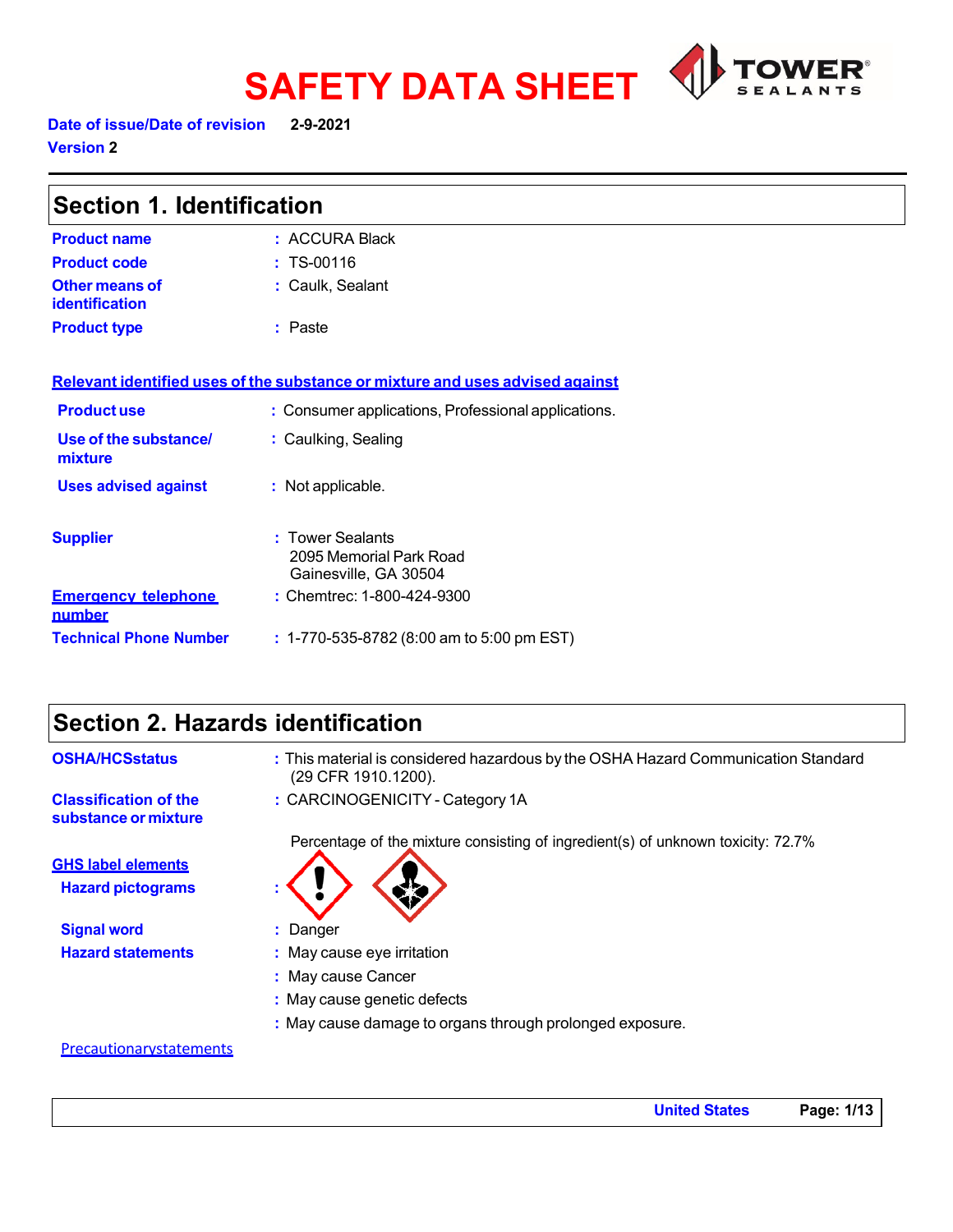**Product name ACCURA**

### **Section 2. Hazards identification**

| <b>General</b>                             | : Read label before use. Keep out of reach of children. If medical advice is needed,<br>have product container or label at hand.                                                                                                                                   |
|--------------------------------------------|--------------------------------------------------------------------------------------------------------------------------------------------------------------------------------------------------------------------------------------------------------------------|
| <b>Prevention</b>                          | : Obtain special instructions before use. Do not handle until all safety precautions have<br>been read and understood. Use personal protective equipment as required.                                                                                              |
| <b>Response</b>                            | : IF exposed or concerned: Get medical attention.                                                                                                                                                                                                                  |
| <b>Storage</b>                             | : Store locked up.                                                                                                                                                                                                                                                 |
| <b>Disposal</b>                            | : Dispose of contents and container in accordance with all local, regional, national and<br>international regulations.                                                                                                                                             |
| <b>Supplementallabel</b><br>elements       | : Sanding and grinding dusts may be harmful if inhaled. This product contains Crystalline<br>Silica which can cause lung cancer or silicosis. The risk of cancer depends on the<br>duration and level of exposure to dust from sanding surfaces or mist from spray |
| <b>Hazards not otherwise</b><br>classified | applications. Since this product is not meant to be sanded or sprayed, risk of exposure is<br>considered low. Avoid contact with skin and clothing. Wash thoroughly after handling.<br>Emits toxic fumes when heated.                                              |
|                                            | : None known.                                                                                                                                                                                                                                                      |
|                                            | Section 3 Composition/information on ingradiants                                                                                                                                                                                                                   |

### **Section 3. Composition/information on ingredients**

| Substance/mixture   | : Mixture      |
|---------------------|----------------|
| <b>Product name</b> | : ACCURA Black |

| Ingredientname                                      | $\frac{9}{6}$ | <b>CAS number</b> |
|-----------------------------------------------------|---------------|-------------------|
| Limestone                                           | $30 - 60$     | 1317-65-3         |
| Acetaldehyde                                        | $ 0.1 - 1$    | 75-07-0           |
| <b>Vinyl Acetate</b>                                | $ 0.1 - 1$    | $108-05-4$        |
| Crystalline Silica, respirable powder (<10 microns) | $0.1 - 1$     | 14808-60-7        |
| <b>Ethylene Glycol</b>                              | $10.5 - 1.5$  | $107 - 21 - 1$    |

SUB codes represent substances without registered CAS Numbers.

Any concentration shown as a range is to protect confidentiality or is due to batch variation.

There are no additional ingredients present which, within the current knowledge of the supplier and in the **concentrations applicable, are classified as hazardous to health or the environment and hence require reporting in this section.**

**Occupational exposure limits, if available, are listed in Section 8.**

### **Section 4. First aid measures**

If ingestion, irritation, any type of overexposure or symptoms of overexposure occur during or persists after use of this product, contact a POISON CONTROL CENTER, EMERGENCY ROOM OR PHYSICIAN immediately; have Safety Data Sheet information available. Never give anything by mouth to an unconscious or convulsing person. **Description of necessary first aid measures**

| <b>Eye contact</b>  | : Check for and remove any contact lenses. Immediately flush eyes with running water for<br>at least 15 minutes, keeping eyelids open. Seek immediate medical attention.                               |
|---------------------|--------------------------------------------------------------------------------------------------------------------------------------------------------------------------------------------------------|
| <b>Inhalation</b>   | : Remove to fresh air. Keep person warm and at rest. If not breathing, if breathing is<br>irregular or if respiratory arrest occurs, provide artificial respiration or oxygen by trained<br>personnel. |
| <b>Skin contact</b> | : Remove contaminated clothing and shoes. Wash skin thoroughly with soap and water                                                                                                                     |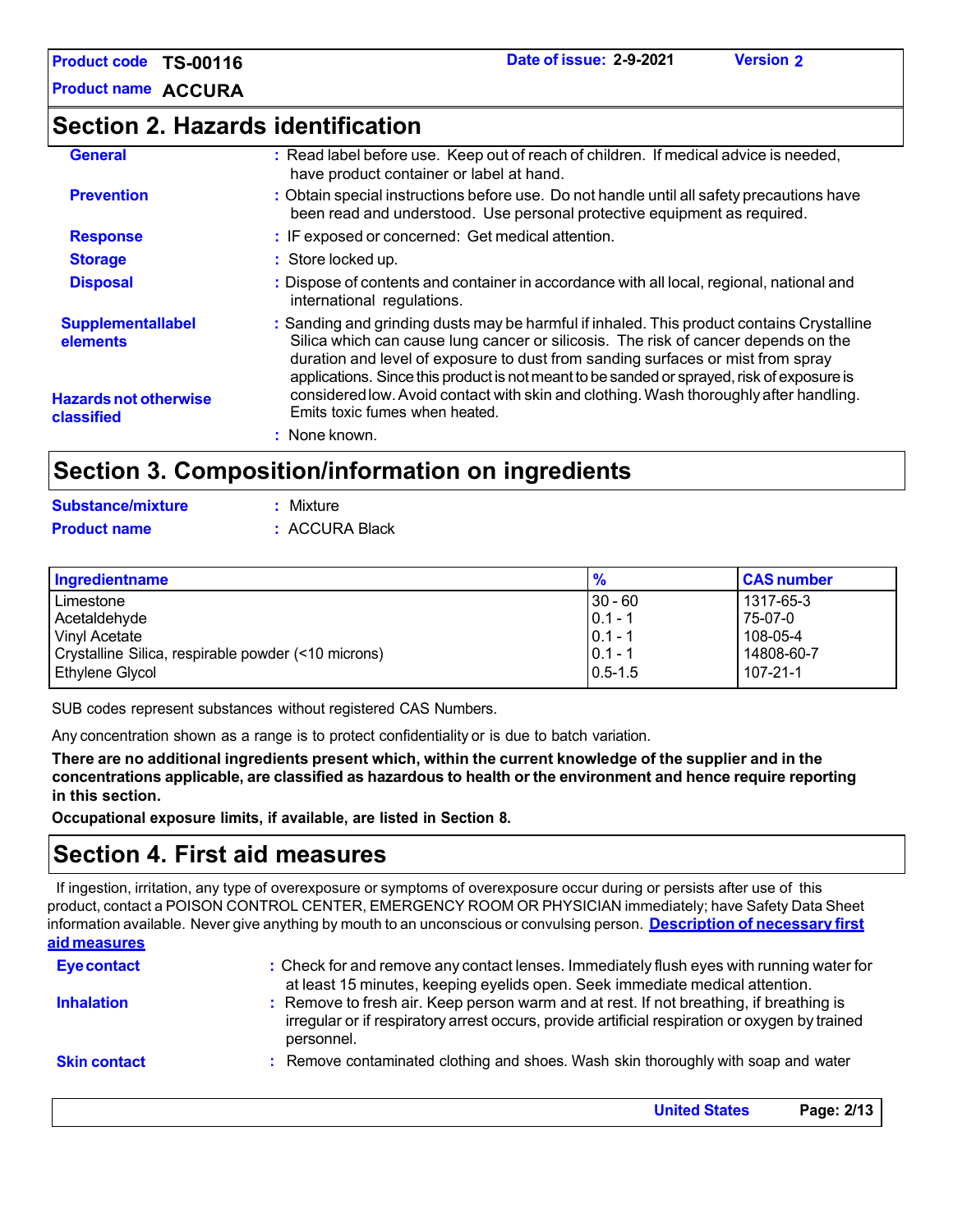| Product code TS-00116                    | Date of issue: 2-9-2021<br><b>Version 2</b>                                                                                                                                                                                                                                                                                                                                                                     |
|------------------------------------------|-----------------------------------------------------------------------------------------------------------------------------------------------------------------------------------------------------------------------------------------------------------------------------------------------------------------------------------------------------------------------------------------------------------------|
| <b>Product name ACCURA</b>               |                                                                                                                                                                                                                                                                                                                                                                                                                 |
| <b>Section 4. First aid measures</b>     |                                                                                                                                                                                                                                                                                                                                                                                                                 |
| <b>Ingestion</b>                         | or use recognized skin cleanser. Do NOT use solvents or thinners.<br>: If swallowed, seek medical advice immediately and show this container or label. Keep<br>person warm and at rest. Do NOT induce vomiting.                                                                                                                                                                                                 |
|                                          | Most important symptoms/effects, acute and delayed                                                                                                                                                                                                                                                                                                                                                              |
| <b>Potential acute health effects</b>    |                                                                                                                                                                                                                                                                                                                                                                                                                 |
| Eye contact                              | : Direct contact may cause slight to moderate irritation                                                                                                                                                                                                                                                                                                                                                        |
| <b>Inhalation</b><br><b>Skin contact</b> | May cause slight irritation to respiratory passages - headache - dizziness.<br>May cause allergic skin reactions and / or central nervous system depression.                                                                                                                                                                                                                                                    |
| <b>Ingestion</b>                         | : No known significant effects or critical hazards. Low ingestion hazard                                                                                                                                                                                                                                                                                                                                        |
| Over-exposure signs/symptoms             |                                                                                                                                                                                                                                                                                                                                                                                                                 |
| <b>Eye contact</b>                       | : No specific data.                                                                                                                                                                                                                                                                                                                                                                                             |
| <b>Inhalation</b>                        | : No specific data.                                                                                                                                                                                                                                                                                                                                                                                             |
| <b>Skin contact</b>                      | No specific data.                                                                                                                                                                                                                                                                                                                                                                                               |
| <b>Ingestion</b>                         | : No specific data.                                                                                                                                                                                                                                                                                                                                                                                             |
|                                          | Indication of immediate medical attention and special treatment needed, if necessary                                                                                                                                                                                                                                                                                                                            |
| <b>Notes to physician</b>                | : Treat symptomatically. Contact poison treatment specialist immediately if large<br>quantities have been ingested or inhaled.                                                                                                                                                                                                                                                                                  |
| <b>Specifictreatments</b>                | : No specific treatment.                                                                                                                                                                                                                                                                                                                                                                                        |
| <b>Protection of first-aiders</b>        | : No action shall be taken involving any personal risk or without suitable training. If it is<br>suspected that fumes are still present, the rescuer should wear an appropriate mask or<br>self-contained breathing apparatus. It may be dangerous to the person providing aid to<br>give mouth-to-mouth resuscitation. Wash contaminated clothing thoroughly with water<br>before removing it, or wear gloves. |

**See toxicological information (Section 11)**

| <b>Section 5. Fire-fighting measures</b>             |                                                                                                                                                                                                                                                                         |  |
|------------------------------------------------------|-------------------------------------------------------------------------------------------------------------------------------------------------------------------------------------------------------------------------------------------------------------------------|--|
| <b>Extinguishingmedia</b>                            |                                                                                                                                                                                                                                                                         |  |
| <b>Suitableextinguishing</b><br>media                | : Use an extinguishing agent suitable for the surrounding fire.                                                                                                                                                                                                         |  |
| Unsuitable extinguishing<br>media                    | $:$ None known.                                                                                                                                                                                                                                                         |  |
| <b>Specific hazards arising</b><br>from the chemical | : In a fire or if heated, a pressure increase will occur and the container may burst. This<br>material is harmful to aquatic life. Fire water contaminated with this material must be<br>contained and prevented from being discharged to any waterway, sewer or drain. |  |
| <b>Hazardousthermal</b><br>decomposition products    | : Decomposition products may include the following materials:<br>carbon dioxide<br>carbon monoxide<br>metal oxide/oxides                                                                                                                                                |  |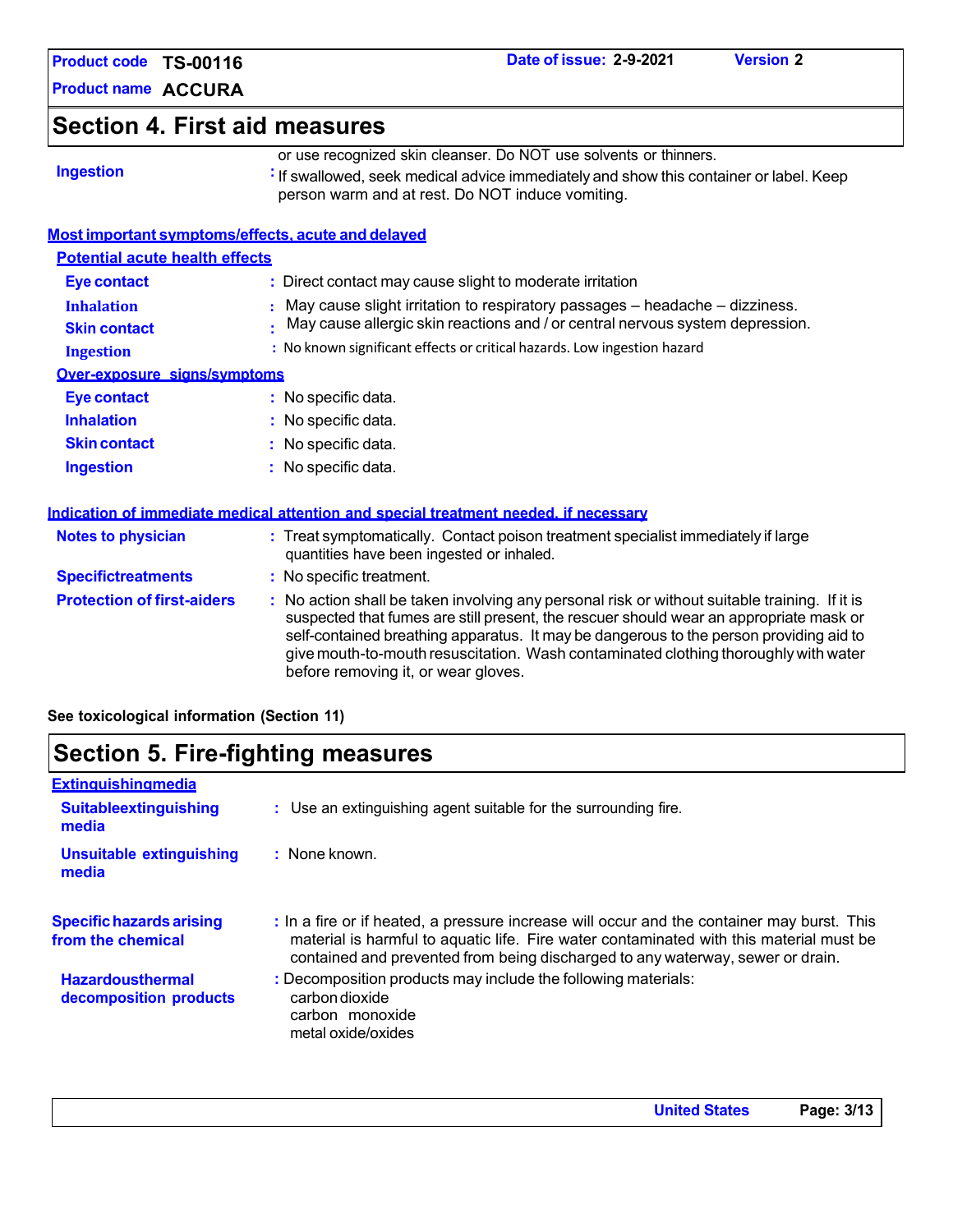**Product name ACCURA**

### **Section 5. Fire-fighting measures**

| <b>Special protective actions</b>                        | : Promptly isolate the scene by removing all persons from the vicinity of the incident if                                                                                |
|----------------------------------------------------------|--------------------------------------------------------------------------------------------------------------------------------------------------------------------------|
| forfire-fighters                                         | there is a fire. No action shall be taken involving any personal risk or without suitable<br>training.                                                                   |
| <b>Special protective</b><br>equipment for fire-fighters | : Fire-fighters should wear appropriate protective equipment and self-contained breathing<br>apparatus (SCBA) with a full face-piece operated in positive pressure mode. |

### **Section 6. Accidental release measures**

|                                      | Personal precautions, protective equipment and emergency procedures                                                                                                                                                                                                                                                                                                                                                                                                                                                                                                                                                                                                                                          |
|--------------------------------------|--------------------------------------------------------------------------------------------------------------------------------------------------------------------------------------------------------------------------------------------------------------------------------------------------------------------------------------------------------------------------------------------------------------------------------------------------------------------------------------------------------------------------------------------------------------------------------------------------------------------------------------------------------------------------------------------------------------|
| <b>Fornon-emergency</b><br>personnel | : No action shall be taken involving any personal risk or without suitable training.<br>Evacuate surrounding areas. Keep unnecessary and unprotected personnel from<br>entering. Do not touch or walk through spilled material. Avoid breathing vapor or mist.<br>Provide adequate ventilation. Wear appropriate respirator when ventilation is<br>inadequate. Put on appropriate personal protective equipment.                                                                                                                                                                                                                                                                                             |
|                                      | For emergency responders : If specialised clothing is required to deal with the spillage, take note of any information in<br>Section 8 on suitable and unsuitable materials. See also the information in "For non-<br>emergency personnel".                                                                                                                                                                                                                                                                                                                                                                                                                                                                  |
|                                      | <b>Environmental precautions</b> : Avoid dispersal of spilled material and runoff and contact with soil, waterways, drains<br>and sewers. Inform the relevant authorities if the product has caused environmental<br>pollution (sewers, waterways, soil or air).                                                                                                                                                                                                                                                                                                                                                                                                                                             |
|                                      | Methods and materials for containment and cleaning up                                                                                                                                                                                                                                                                                                                                                                                                                                                                                                                                                                                                                                                        |
| <b>Small spill</b>                   | : Stop leak if without risk. Move containers from spill area. Dilute with water and mop up<br>if water-soluble. Alternatively, or if water-insoluble, absorb with an inert dry material and<br>place in an appropriate waste disposal container. Dispose of via a licensed waste<br>disposalcontractor.                                                                                                                                                                                                                                                                                                                                                                                                      |
| <b>Large spill</b>                   | : Stop leak if without risk. Move containers from spill area. Approach release from<br>upwind. Prevent entry into sewers, water courses, basements or confined areas. Wash<br>spillages into an effluent treatment plant or proceed as follows. Contain and collect<br>spillage with non-combustible, absorbent material e.g. sand, earth, vermiculite or<br>diatomaceous earth and place in container for disposal according to local regulations<br>(see Section 13). Dispose of via a licensed waste disposal contractor. Contaminated<br>absorbent material may pose the same hazard as the spilled product. Note: see<br>Section 1 for emergency contact information and Section 13 for waste disposal. |

# **Section 7. Handling and storage**

| <b>Precautions for safe handling</b> |                                                                                                                                                                                                                                                                                                                                                                                                                                                                                                                                                                                                                                                                                |
|--------------------------------------|--------------------------------------------------------------------------------------------------------------------------------------------------------------------------------------------------------------------------------------------------------------------------------------------------------------------------------------------------------------------------------------------------------------------------------------------------------------------------------------------------------------------------------------------------------------------------------------------------------------------------------------------------------------------------------|
| <b>Protectivemeasures</b>            | : Put on appropriate personal protective equipment (see Section 8). Avoid exposure -<br>obtain special instructions before use. Do not handle until all safety precautions have<br>been read and understood. Do not get in eyes or on skin or clothing. Do not ingest.<br>Avoid breathing vapor or mist. If during normal use the material presents a respiratory<br>hazard, use only with adequate ventilation or wear appropriate respirator. Keep in the<br>original container or an approved alternative made from a compatible material, kept<br>tightly closed when not in use. Empty containers retain product residue and can be<br>hazardous. Do not reuse container. |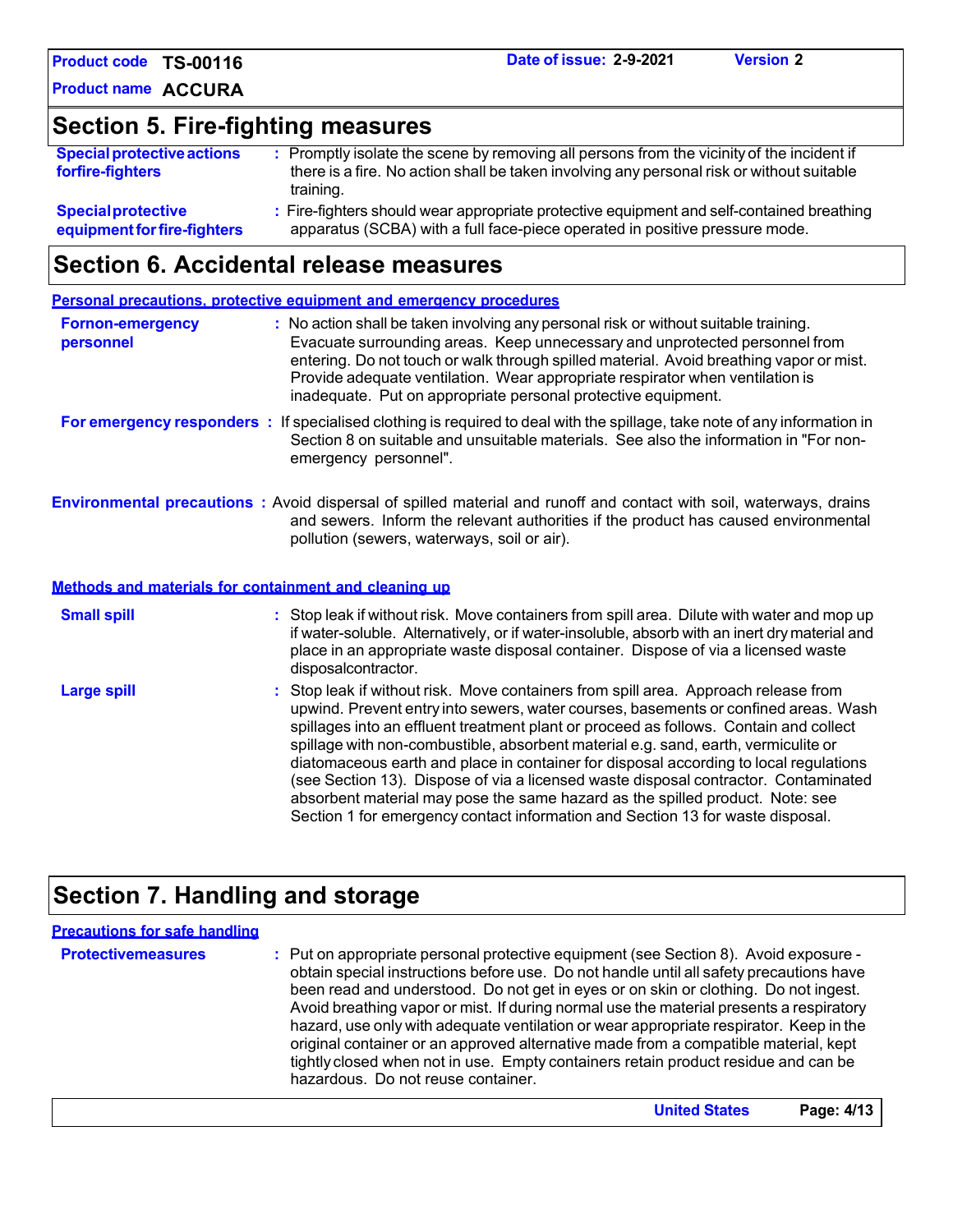**Product name ACCURA**

## **Section 7. Handling and storage**

| <b>Specialprecautions</b>                                                        | : If this material is part of a multiple component system, read the Safety Data Sheet(s) for<br>the other component or components before blending as the resulting mixture may have<br>the hazards of all of its parts.                                                                                                                                                                                                                                                                                                                                                    |
|----------------------------------------------------------------------------------|----------------------------------------------------------------------------------------------------------------------------------------------------------------------------------------------------------------------------------------------------------------------------------------------------------------------------------------------------------------------------------------------------------------------------------------------------------------------------------------------------------------------------------------------------------------------------|
| <b>Advice on general</b><br>occupationalhygiene                                  | : Eating, drinking and smoking should be prohibited in areas where this material is<br>handled, stored and processed. Workers should wash hands and face before eating,<br>drinking and smoking. Remove contaminated clothing and protective equipment before<br>entering eating areas. See also Section 8 for additional information on hygiene<br>measures.                                                                                                                                                                                                              |
| <b>Conditions for safe storage,</b><br>including any<br><b>incompatibilities</b> | : Do not store below the following temperature: 5°C (41°F). Store in accordance with<br>local regulations. Store in original container protected from direct sunlight in a dry, cool<br>and well-ventilated area, away from incompatible materials (see Section 10) and food<br>and drink. Keep container tightly closed and sealed until ready for use. Containers that<br>have been opened must be carefully resealed and kept upright to prevent leakage. Do<br>not store in unlabeled containers. Use appropriate containment to avoid environmental<br>contamination. |

### **Section 8. Exposure controls/personal protection**

#### **Controlparameters**

#### **Occupationalexposurelimits**

| Ingredientname                                      | <b>Exposure limits</b>                                       |
|-----------------------------------------------------|--------------------------------------------------------------|
| Limestone                                           | OSHA PEL (United States, 2/2013).                            |
|                                                     | TWA: 5 mg/m <sup>3</sup> 8 hours. Form: Respirable           |
|                                                     | fraction                                                     |
|                                                     | TWA: 15 mg/m <sup>3</sup> 8 hours. Form: Total dust          |
| Acetaldehyde                                        | ACGIH TLV (United States, 6/2013).<br>C: $45 \text{ mg/m}^3$ |
|                                                     | $C: 25$ ppm                                                  |
|                                                     | OSHA PEL (United States, 2/2013).                            |
|                                                     | TWA: $360 \text{ mg/m}^3$ 8 hours.                           |
|                                                     | TWA: 200 ppm 8 hours.                                        |
| <b>Vinyl Acetate</b>                                | ACGIH TLV (United States, 6/2013).                           |
|                                                     | STEL: 53 mg/m <sup>3</sup> 15 minutes.                       |
|                                                     | STEL: 15 ppm 15 minutes.                                     |
|                                                     | TWA: $35 \text{ mg/m}^3$ 8 hours.<br>TWA: 10 ppm 8 hours.    |
| Crystalline Silica, respirable powder (<10 microns) | ACGIH TLV (United States, 6/2013).                           |
|                                                     | TWA: 0.025 mg/m <sup>3</sup> 8 hours. Form:                  |
|                                                     | Respirable                                                   |
|                                                     | OSHA PEL Z3 (United States, 2/2013).                         |
|                                                     | TWA: 10 MG/M3 / (%SiO2+2) 8 hours. Form:                     |
|                                                     | Respirable                                                   |
|                                                     | TWA: 250 MPPCF / (%SiO2+5) 8 hours.                          |
|                                                     | Form: Respirable<br>OSHA PEL (United States, 2/2013).        |
| Ethylene Glycol                                     | TWA: 5 mg/m <sup>3</sup> 8 hours.                            |
|                                                     | ACGIH TLV (United States, 6/2013).                           |
|                                                     | C: 100 mg/m <sup>3</sup> Form: Aerosol                       |
|                                                     |                                                              |
|                                                     |                                                              |
|                                                     | <b>United States</b><br>Page: 5/13                           |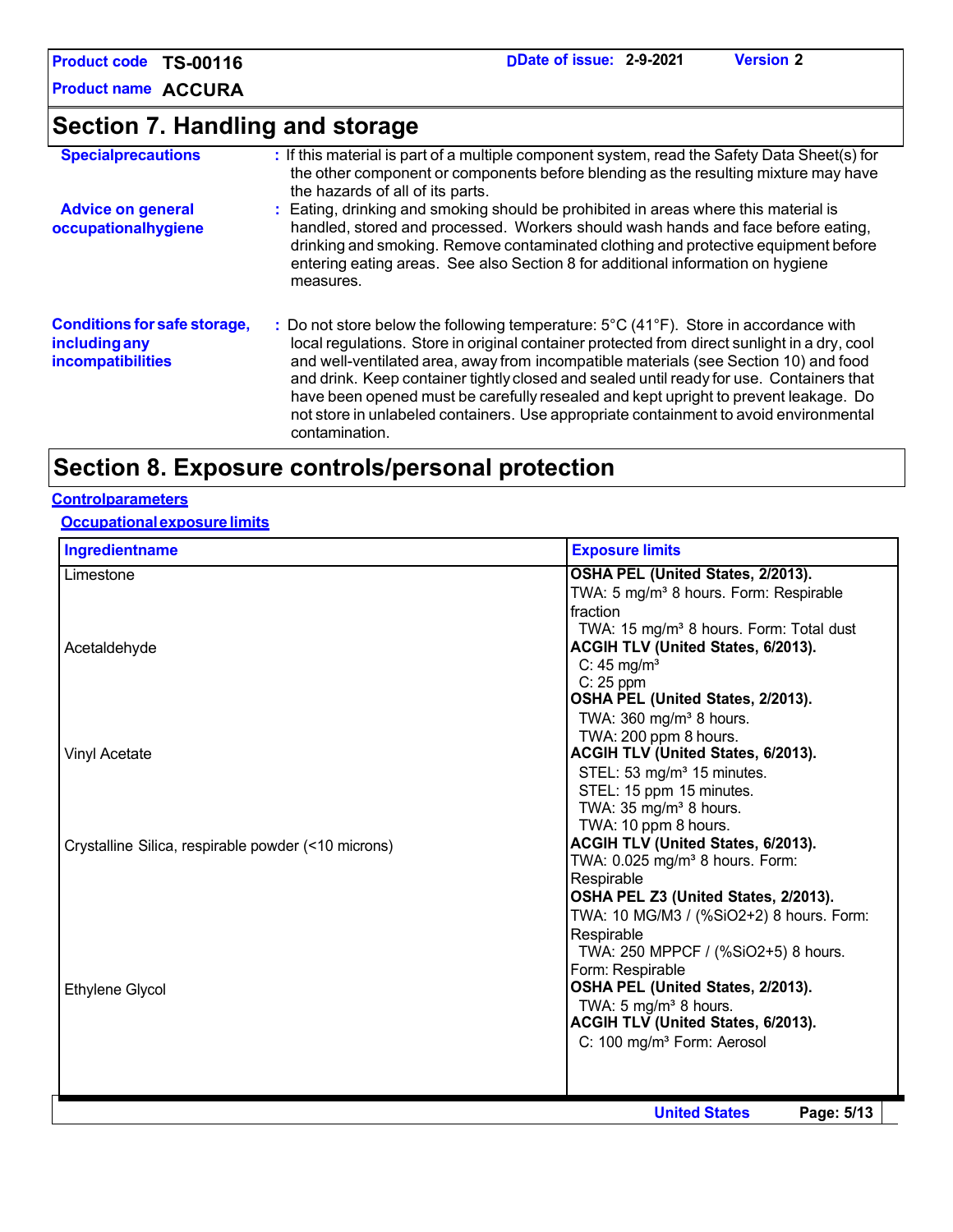**Product name ACCURA**

# **Section 8. Exposure controls/personal protection**

| = Acceptable Maximum Peak<br>A                                                                           | Key to abbreviations<br>S<br>= Potential skin absorption                                                                                                                   |
|----------------------------------------------------------------------------------------------------------|----------------------------------------------------------------------------------------------------------------------------------------------------------------------------|
| <b>ACGIH</b>                                                                                             | = American Conference of Governmental Industrial Hygienists.<br><b>SR</b><br>$=$ Respiratory sensitization                                                                 |
| C<br>$=$ Ceiling Limit                                                                                   | SS<br>= Skin sensitization                                                                                                                                                 |
| F<br>$=$ Fume<br><b>IPEL</b>                                                                             | <b>STEL</b><br>= Short term Exposure limit values<br>TD<br>= Total dust                                                                                                    |
| = Internal Permissible Exposure Limit<br><b>OSHA</b><br>= Occupational Safety and Health Administration. | TLV<br>= Threshold Limit Value                                                                                                                                             |
| R<br>$=$ Respirable                                                                                      | TWA<br>= Time Weighted Average                                                                                                                                             |
| Ζ                                                                                                        | = OSHA 29CFR 1910.1200 Subpart Z - Toxic and Hazardous Substances                                                                                                          |
| Consult local authorities for acceptable exposure limits.                                                |                                                                                                                                                                            |
| <b>Recommended monitoring</b>                                                                            | : If this product contains ingredients with exposure limits, personal, workplace                                                                                           |
| procedures                                                                                               | atmosphere or biological monitoring may be required to determine the effectiveness of                                                                                      |
|                                                                                                          | the ventilation or other control measures and/or the necessity to use respiratory                                                                                          |
|                                                                                                          | protective equipment. Reference should be made to appropriate monitoring standards.<br>Reference to national guidance documents for methods for the determination of       |
|                                                                                                          | hazardous substances will also be required.                                                                                                                                |
|                                                                                                          |                                                                                                                                                                            |
| <b>Appropriate engineering</b>                                                                           | : If user operations generate dust, fumes, gas, vapor or mist, use process enclosures,                                                                                     |
| controls                                                                                                 | local exhaust ventilation or other engineering controls to keep worker exposure to                                                                                         |
|                                                                                                          | airborne contaminants below any recommended or statutory limits.                                                                                                           |
| <b>Environmental exposure</b>                                                                            | : Emissions from ventilation or work process equipment should be checked to ensure                                                                                         |
| controls                                                                                                 | they comply with the requirements of environmental protection legislation. In some                                                                                         |
|                                                                                                          | cases, fume scrubbers, filters or engineering modifications to the process equipment                                                                                       |
|                                                                                                          | will be necessary to reduce emissions to acceptable levels.                                                                                                                |
| <b>Individualprotection measures</b>                                                                     |                                                                                                                                                                            |
| <b>Hygienemeasures</b>                                                                                   | : Wash hands, forearms and face thoroughly after handling chemical products, before                                                                                        |
|                                                                                                          | eating, smoking and using the lavatory and at the end of the working period.                                                                                               |
|                                                                                                          | Appropriate techniques should be used to remove potentially contaminated clothing.                                                                                         |
|                                                                                                          | Wash contaminated clothing before reusing. Ensure that eyewash stations and safety                                                                                         |
| <b>Eye/faceprotection</b>                                                                                | showers are close to the workstation location.<br>: Safety glasses with side shields.                                                                                      |
| <b>Skinprotection</b>                                                                                    |                                                                                                                                                                            |
| <b>Hand protection</b>                                                                                   | : Chemical-resistant, impervious gloves complying with an approved standard should be                                                                                      |
|                                                                                                          | worn at all times when handling chemical products if a risk assessment indicates this is                                                                                   |
|                                                                                                          | necessary. Considering the parameters specified by the glove manufacturer, check                                                                                           |
|                                                                                                          | during use that the gloves are still retaining their protective properties. It should be                                                                                   |
|                                                                                                          | noted that the time to breakthrough for any glove material may be different for different                                                                                  |
|                                                                                                          | glove manufacturers. In the case of mixtures, consisting of several substances, the                                                                                        |
|                                                                                                          | protection time of the gloves cannot be accurately estimated.                                                                                                              |
| <b>Gloves</b><br><b>Bodyprotection</b>                                                                   | : Personal protective equipment for the body should be selected based on the task being                                                                                    |
|                                                                                                          | performed and the risks involved and should be approved by a specialist before                                                                                             |
|                                                                                                          | handling this product.                                                                                                                                                     |
| <b>Other skin protection</b>                                                                             | : Appropriate footwear and any additional skin protection measures should be selected                                                                                      |
|                                                                                                          | based on the task being performed and the risks involved and should be approved by a                                                                                       |
|                                                                                                          | specialist before handling this product.                                                                                                                                   |
| <b>Respiratory protection</b>                                                                            | Respirator selection must be based on known or anticipated exposure levels, the                                                                                            |
|                                                                                                          | hazards of the product and the safe working limits of the selected respirator. If workers                                                                                  |
|                                                                                                          | are exposed to concentrations above the exposure limit, they must use appropriate,                                                                                         |
|                                                                                                          | certified respirators. Use a properly fitted, air-purifying or air-fed respirator complying<br>with an approved standard if a risk assessment indicates this is necessary. |
|                                                                                                          | <b>United States</b>                                                                                                                                                       |
|                                                                                                          | Page: 6/13                                                                                                                                                                 |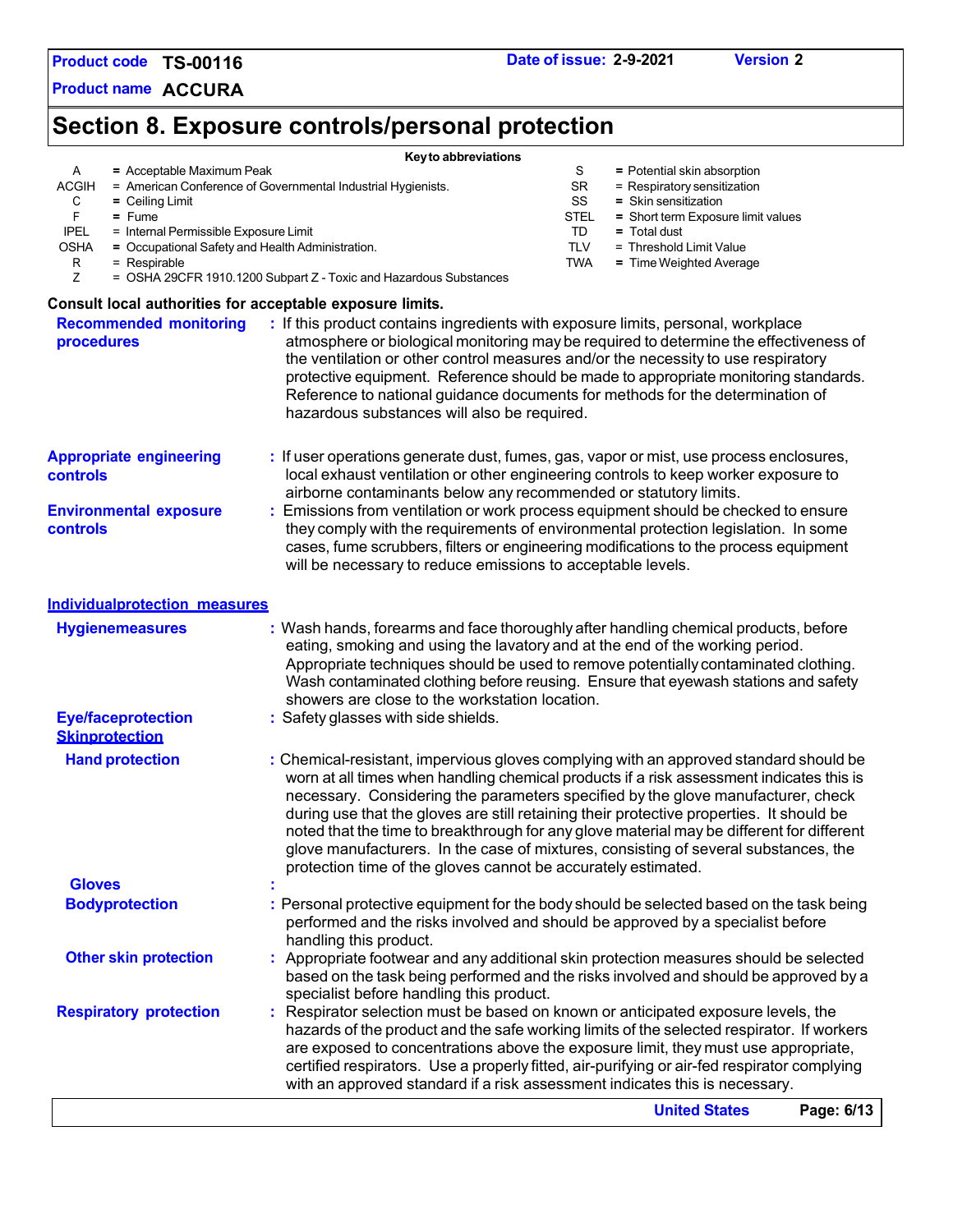**Product name ACCURA Black**

### **Section 9. Physical and chemical properties**

### **Appearance**

| <b>Physical state</b>                                  | : Paste                                     |
|--------------------------------------------------------|---------------------------------------------|
| <b>Color</b>                                           | $:$ Black                                   |
| Odor                                                   | : Mild Acrylic                              |
| <b>Odorthreshold</b>                                   | Not available.                              |
| pH                                                     | $: 7.5 - 8.5$                               |
| <b>Melting point</b>                                   | : Not available.                            |
| <b>Boiling point</b>                                   | : >37.78 $^{\circ}$ C (>100 $^{\circ}$ F)   |
| <b>Flash point</b>                                     | : Closed cup: 93.89°C (201°F)               |
| <b>Materialsupports</b><br>combustion.                 | $:$ Yes.                                    |
| <b>Auto-ignition temperature</b>                       | : Not available.                            |
| <b>Decomposition temperature</b>                       | : Not available.                            |
| <b>Flammability (solid, gas)</b>                       | : Not available.                            |
| <b>Lower and upper explosive</b><br>(flammable) limits | : Not available.                            |
| <b>Evaporation rate</b>                                | $: 0.33$ (butyl acetate = 1)                |
| <b>Vaporpressure</b>                                   | $: 2.3$ kPa (17.1 mm Hg) [room temperature] |
| <b>Vapor density</b>                                   | : Not available.                            |
| <b>Relative density</b>                                | : 1.68                                      |
| Density (Ibs / gal)                                    | : 14.02                                     |
| <b>Solubility</b>                                      | : Soluble in water                          |
| <b>Partition coefficient: n-</b><br>octanol/water      | : Not available.                            |
| <b>Viscosity</b>                                       | $: 15-40$                                   |
| <b>Volatility</b>                                      | : $27\%$ (v/v), 16.9% (w/w)                 |
| % Solid. (w/w)                                         | : 83.1                                      |

# **Section 10. Stability and reactivity**

| <b>Reactivity</b>                                   | : No specific test data related to reactivity available for this product or its ingredients.                                                  |
|-----------------------------------------------------|-----------------------------------------------------------------------------------------------------------------------------------------------|
| <b>Chemical stability</b>                           | : The product is stable.                                                                                                                      |
| <b>Possibility of hazardous</b><br><b>reactions</b> | : Under normal conditions of storage and use, hazardous reactions will not occur.                                                             |
| <b>Conditions to avoid</b>                          | : When exposed to high temperatures may produce hazardous decomposition products.<br>Refer to protective measures listed in sections 7 and 8. |
| <b>Incompatiblematerials</b>                        | : Keep away from the following materials to prevent strong exothermic reactions:<br>oxidizing agents, strong alkalis, strong acids.           |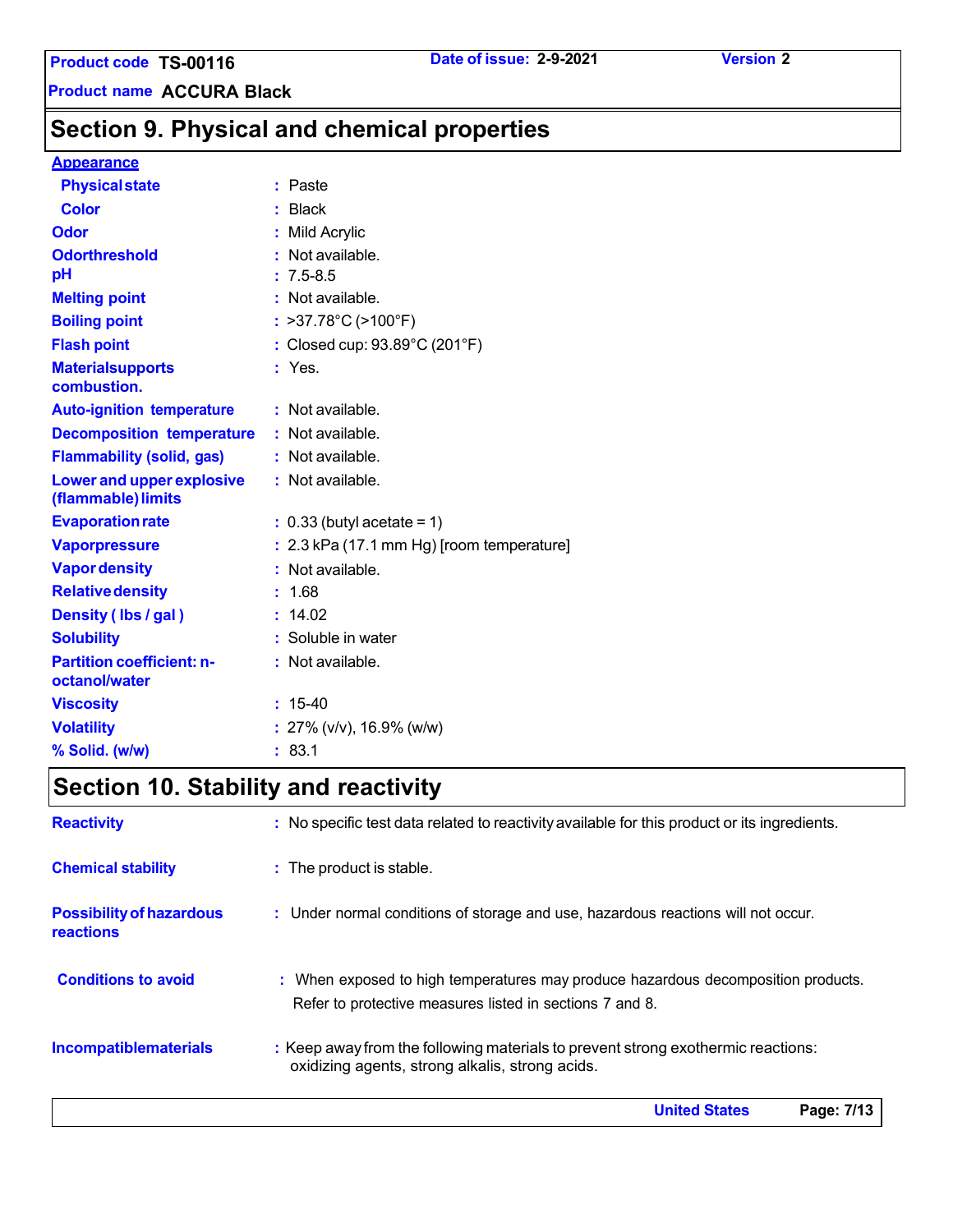**Product name ACCURA**

### **Section 10. Stability and reactivity**

**Hazardous decomposition products**

**:** Decomposition products may include the following materials: carbon monoxide, carbon dioxide, smoke, oxides of nitrogen.

### **Section 11. Toxicological information**

#### **Information on toxicological effects**

#### **Acutetoxicity**

| <b>Product/ingredientname</b> | <b>Result</b>                                          |             |             | <b>Species</b> | <b>Dose</b>                                      | <b>Exposure</b> |
|-------------------------------|--------------------------------------------------------|-------------|-------------|----------------|--------------------------------------------------|-----------------|
| Acetaldehyde                  | <b>LC50 Inhalation Gas.</b>                            |             | Rat         |                | 13300 ppm                                        | 4 hours         |
|                               | LD50 Dermal                                            |             |             | Rabbit         | 3540 mg/kg                                       |                 |
|                               | LD50 Oral                                              |             | Rat         |                | 661 mg/kg                                        |                 |
| Ethylene Glycol               | LD50 Dermal                                            |             |             | Rabbit         | 9.53 g/kg                                        |                 |
|                               | LD50 Oral                                              |             | Rat         |                | 4700 mg/kg                                       |                 |
| <b>Vinyl Acetate</b>          | <b>LC50 Inhalation Vapor</b>                           |             |             | Mouse          | 1460 ppm                                         | 4 hours         |
|                               | <b>LC50 Inhalation Vapor</b>                           |             | Rat         |                | 11400 mg/m <sup>3</sup>                          | 4 hours         |
|                               | <b>LC50 Inhalation Vapor</b>                           |             | Rat         |                | 3680 ppm                                         | 4 hours         |
|                               | LD50 Dermal                                            |             |             | Rabbit         | 2335 mg/kg                                       |                 |
|                               | LD50 Oral                                              |             | Rat         |                | $2.5$ g/kg                                       |                 |
| <b>Conclusion/Summary</b>     | : There are no data available on the mixture itself.   |             |             |                |                                                  |                 |
| <b>Irritation/Corrosion</b>   |                                                        |             |             |                |                                                  |                 |
| <b>Conclusion/Summary</b>     |                                                        |             |             |                |                                                  |                 |
| <b>Skin</b>                   | There are no data available on the mixture itself.     |             |             |                |                                                  |                 |
| <b>Eyes</b>                   | There are no data available on the mixture itself.     |             |             |                |                                                  |                 |
| <b>Respiratory</b>            | There are no data available on the mixture itself.     |             |             |                |                                                  |                 |
| <b>Sensitization</b>          |                                                        |             |             |                |                                                  |                 |
| <b>Conclusion/Summary</b>     |                                                        |             |             |                |                                                  |                 |
| <b>Skin</b>                   | There are no data available on the mixture itself.     |             |             |                |                                                  |                 |
| <b>Respiratory</b>            | There are no data available on the mixture itself.     |             |             |                |                                                  |                 |
| <b>Mutagenicity</b>           |                                                        |             |             |                |                                                  |                 |
| <b>Conclusion/Summary</b>     | $:$ There are no data available on the mixture itself. |             |             |                |                                                  |                 |
| <b>Carcinogenicity</b>        |                                                        |             |             |                |                                                  |                 |
| <b>Conclusion/Summary</b>     | : There are no data available on the mixture itself.   |             |             |                |                                                  |                 |
| <b>Classification</b>         |                                                        |             |             |                |                                                  |                 |
| <b>Product/ingredientname</b> |                                                        | <b>OSHA</b> | <b>IARC</b> | <b>NTP</b>     |                                                  |                 |
| Acetaldehyde                  |                                                        | ÷,          | $\mathbf 1$ |                | Reasonably anticipated to be a human carcinogen. |                 |

| <b>Carcinogen Classification code:</b> |  |
|----------------------------------------|--|

Vinyl Acetate 2B

**IARC: 1, 2A, 2B, 3, 4 NTP: Known to be a human carcinogen; Reasonablyanticipated to be a human carcinogen OSHA: + Notlisted/notregulated: -**

Crystalline Silica, respirable powder (<10 microns) | - | 1 | Known to be a human carcinogen.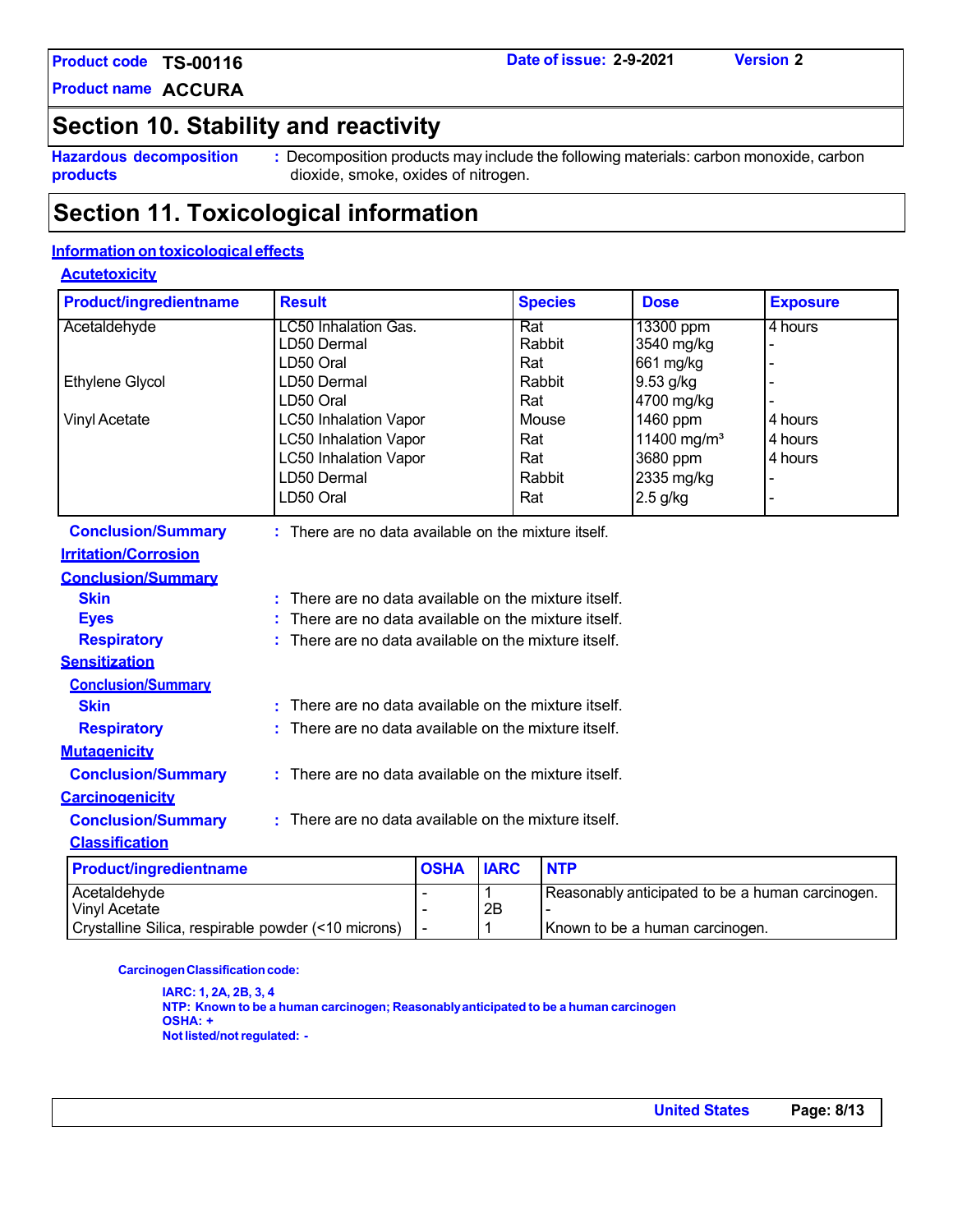#### **Product name ACCURA**

### **Section 11. Toxicological information**

**Reproductive toxicity Conclusion/Summary**

There are no data available on the mixture itself.

**Teratogenicity Conclusion/Summary :**

There are no data available on the mixture itself.

#### **Specific target organ toxicity (single exposure)**

| <b>Name</b>          | <b>Category</b> |
|----------------------|-----------------|
| Acetaldehyde         | Category 3      |
| <b>Vinyl Acetate</b> | Category 3      |

**Specific target organ toxicity (repeated exposure)**

| <b>Name</b>                                         | <b>Category</b> |
|-----------------------------------------------------|-----------------|
| Vinyl Acetate                                       | Category 1      |
| Crystalline Silica, respirable powder (<10 microns) | Category 2      |
| Ethylene Glycol                                     | Category 2      |

**Target organs :** Contains material which may cause damage to the following organs: lungs, upper respiratory tract, skin, eyes.

#### **Aspiration hazard**

Not available.

#### **Information on the likely routes of exposure Potential**

|  | acute health effects |
|--|----------------------|
|  |                      |

| Eye contact                           | : No known significant effects or critical hazards.                                                                                                                                                                                                                                                                                                                                                                                                                                                                                                                                                                                               |
|---------------------------------------|---------------------------------------------------------------------------------------------------------------------------------------------------------------------------------------------------------------------------------------------------------------------------------------------------------------------------------------------------------------------------------------------------------------------------------------------------------------------------------------------------------------------------------------------------------------------------------------------------------------------------------------------------|
| <b>Inhalation</b>                     | : No known significant effects or critical hazards.                                                                                                                                                                                                                                                                                                                                                                                                                                                                                                                                                                                               |
| <b>Skin contact</b>                   | : No known significant effects or critical hazards.                                                                                                                                                                                                                                                                                                                                                                                                                                                                                                                                                                                               |
| <b>Ingestion</b>                      | : No known significant effects or critical hazards.                                                                                                                                                                                                                                                                                                                                                                                                                                                                                                                                                                                               |
| Over-exposuresigns/symptoms           |                                                                                                                                                                                                                                                                                                                                                                                                                                                                                                                                                                                                                                                   |
| <b>Eye contact</b>                    | : No specific data.                                                                                                                                                                                                                                                                                                                                                                                                                                                                                                                                                                                                                               |
| <b>Inhalation</b>                     | : No specific data.                                                                                                                                                                                                                                                                                                                                                                                                                                                                                                                                                                                                                               |
| <b>Skin contact</b>                   | : No specific data.                                                                                                                                                                                                                                                                                                                                                                                                                                                                                                                                                                                                                               |
| <b>Ingestion</b>                      | : No specific data.                                                                                                                                                                                                                                                                                                                                                                                                                                                                                                                                                                                                                               |
|                                       | Delaved and immediate effects and also chronic effects from short and long term exposure                                                                                                                                                                                                                                                                                                                                                                                                                                                                                                                                                          |
| <b>Conclusion/Summary</b>             | : There are no data available on the mixture itself. This product contains Crystalline Silica which<br>can cause lung cancer or silicosis. The risk of cancer depends on the duration and level of<br>exposure to dust from sanding surfaces or mist from spray applications. If splashed in the eyes,<br>the liquid may cause irritation and reversible damage. Ingestion may cause nausea, diarrhea and<br>vomiting. This takes into account, where known, delayed and immediate effects and also chronic<br>effects of components from short-term and long-term exposure by oral, inhalation and dermal<br>routes of exposure and eye contact. |
| <b>Short term exposure</b>            |                                                                                                                                                                                                                                                                                                                                                                                                                                                                                                                                                                                                                                                   |
| <b>Potential immediate</b><br>effects | : There are no data available on the mixture itself.                                                                                                                                                                                                                                                                                                                                                                                                                                                                                                                                                                                              |
| <b>Potential delayed effects</b>      | : There are no data available on the mixture itself.                                                                                                                                                                                                                                                                                                                                                                                                                                                                                                                                                                                              |
| Long term exposure                    |                                                                                                                                                                                                                                                                                                                                                                                                                                                                                                                                                                                                                                                   |
| <b>Potential immediate</b><br>effects | $:$ There are no data available on the mixture itself.                                                                                                                                                                                                                                                                                                                                                                                                                                                                                                                                                                                            |
|                                       |                                                                                                                                                                                                                                                                                                                                                                                                                                                                                                                                                                                                                                                   |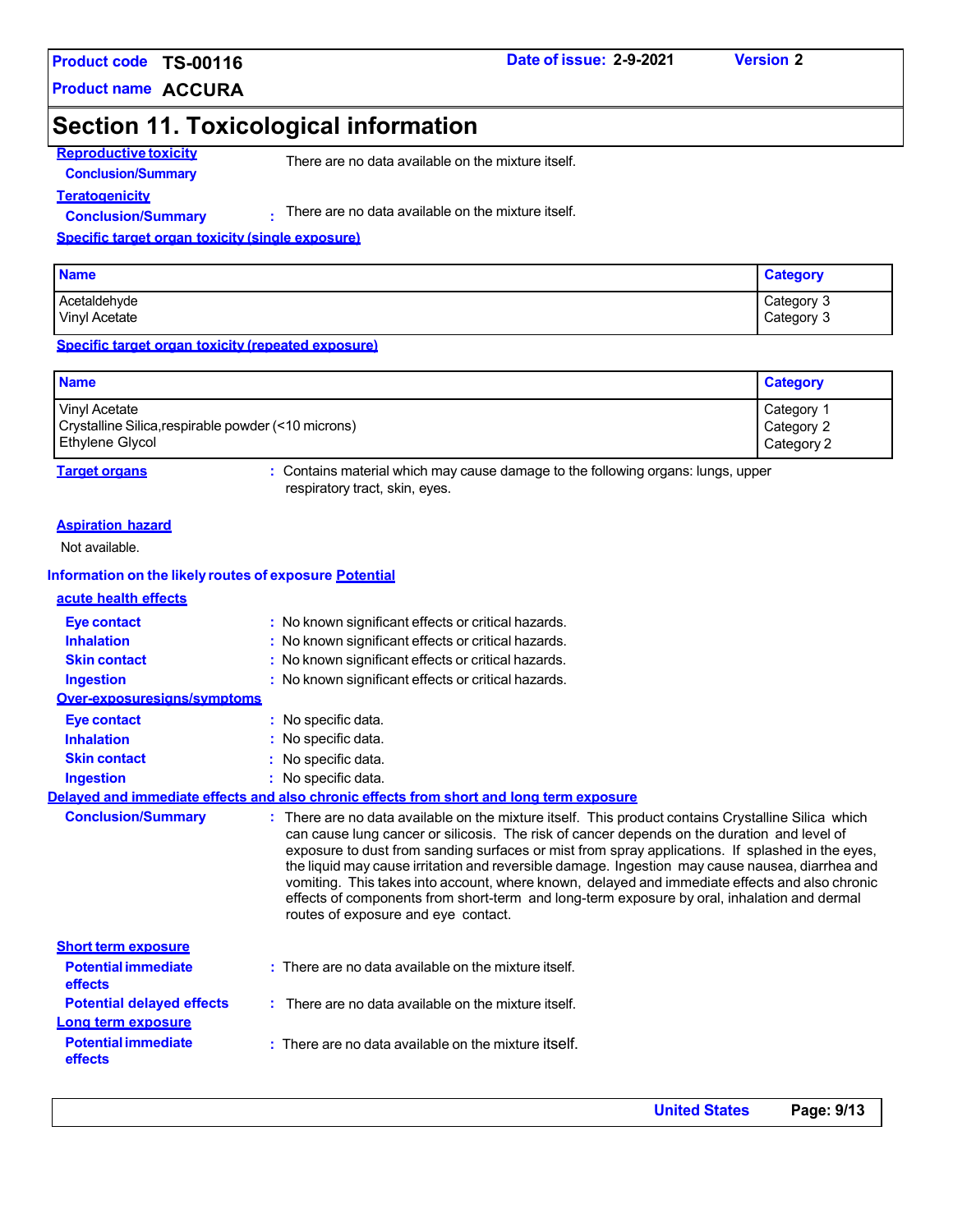**Product name ACCURA**

### **Section 11. Toxicological information**

|                                         | <b>Potential delayed effects</b> : There are no data available on the mixture itself. |
|-----------------------------------------|---------------------------------------------------------------------------------------|
| <b>Potential chronic health effects</b> |                                                                                       |
| <b>General</b>                          | : No known significant effects or critical hazards.                                   |
| <b>Carcinogenicity</b>                  | : May cause cancer. Risk of cancer depends on duration and level of exposure.         |
| <b>Mutagenicity</b>                     | : No known significant effects or critical hazards.                                   |
| <b>Teratogenicity</b>                   | : No known significant effects or critical hazards.                                   |
| <b>Developmentaleffects</b>             | : No known significant effects or critical hazards.                                   |
| <b>Fertility effects</b>                | : No known significant effects or critical hazards.                                   |
| <b>Numerical measures of toxicity</b>   |                                                                                       |
| <b>Acute toxicity estimates</b>         |                                                                                       |
| $D$ $\sim$                              | $ATE$ $v_0$ $h_1$                                                                     |

| <b>Route</b> | __<br>value   |
|--------------|---------------|
| Oral         | 13601.2 mg/kg |

### **Section 12. Ecological information**

#### **Toxicity**

| <b>Product/ingredientname</b> | <b>Result</b>                                 | <b>Species</b>             | <b>Exposure</b> |
|-------------------------------|-----------------------------------------------|----------------------------|-----------------|
| Vinyl Acetate                 | Acute LC50 31080 to 36630 µg/l Fresh<br>water | Fish - Poecilia reticulata | 96 hours        |

#### **Persistence and degradability**

Not available.

#### **Bioaccumulative potential**

| <b>Product/ingredientname</b> | $LogP_{ow}$ | <b>BCF</b> | <b>Potential</b> |
|-------------------------------|-------------|------------|------------------|
| Acetaldehyde                  | $-0.34$     |            | l low            |
| Vinyl Acetate                 | 0.73        |            | l low            |
| Ethylene Glycol               | $-1.36$     |            | l low            |

#### **Mobility in soil**

**Soil/waterpartition coefficient** (Koc)

**:** Not available.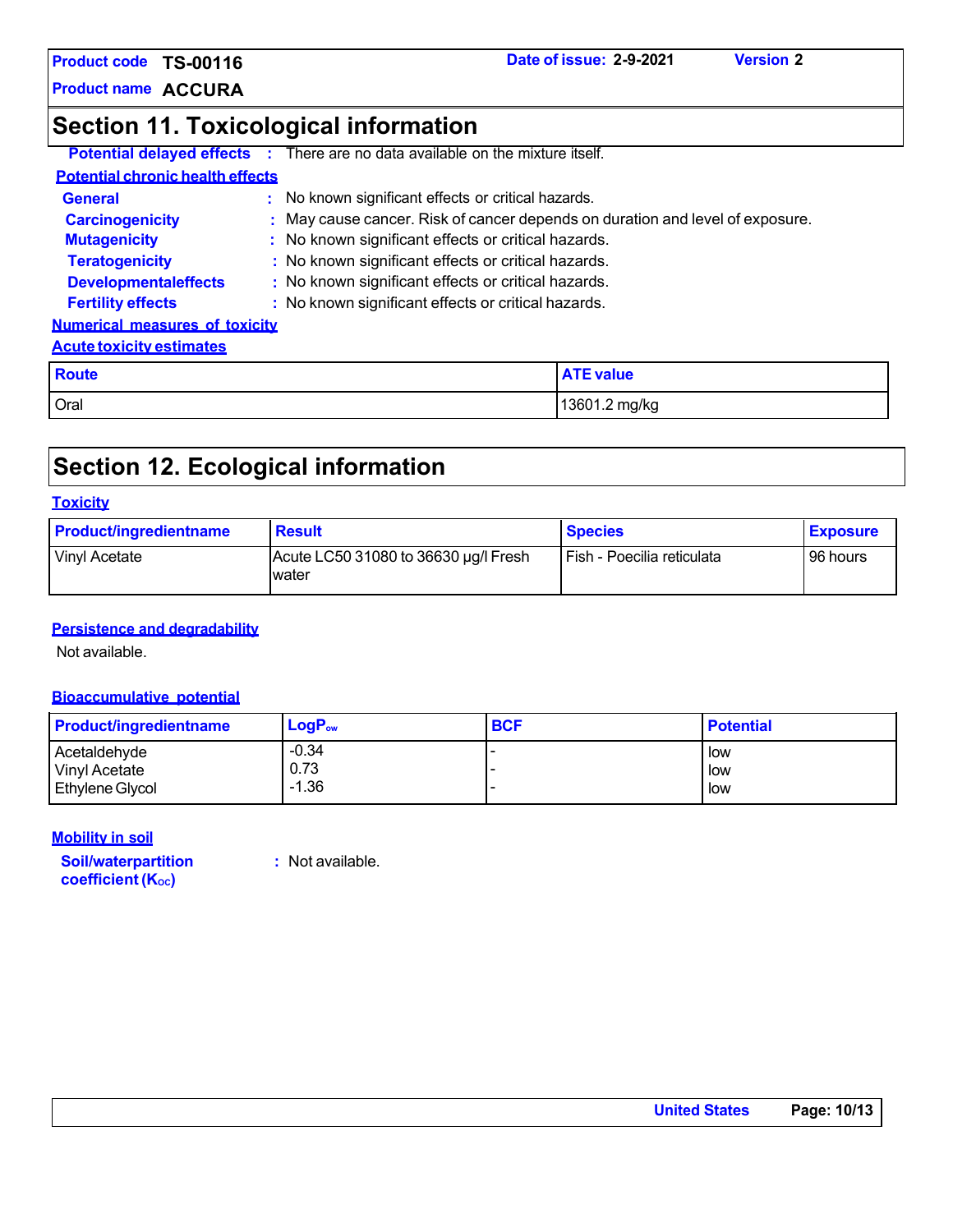**Product name ACCURA**

### **Section 13. Disposal considerations**

**Disposalmethods :** The generation of waste should be avoided or minimized wherever possible. Disposal of this product, solutions and any by-products should at all times comply with the requirements of environmental protection and waste disposal legislation and any regional local authorityrequirements. Dispose of surplus and non-recyclable products via a licensed waste disposal contractor. Waste should not be disposed of untreated to the sewer unless fully compliant with the requirements of all authorities with jurisdiction. Waste packaging should be recycled. Incineration or landfill should only be considered when recycling is not feasible. This material and its container must be disposed of in a safe way. Care should be taken when handling emptied containers that have not been cleaned or rinsed out. Empty containers or liners may retain some product residues. Avoid dispersal of spilled material and runoff and contact with soil, waterways, drains and sewers.

**Disposal should be in accordance with applicable regional, national and local laws and regulations.**

**Refer to Section 7: HANDLING AND STORAGE and Section 8: EXPOSURE CONTROLS/PERSONAL PROTECTION for additional handling information and protection of employees. Section 6. Accidental release measures**

| ודי וועווסטונ ווועווווענועוו                                                |                                                                                         |                                    |                                    |  |
|-----------------------------------------------------------------------------|-----------------------------------------------------------------------------------------|------------------------------------|------------------------------------|--|
|                                                                             | <b>DOT</b>                                                                              | <b>IMDG</b>                        | <b>IATA</b>                        |  |
| <b>UN number</b>                                                            | UN3082                                                                                  | Not regulated.                     | Not regulated.                     |  |
| <b>UN proper shipping</b><br>name                                           | <b>ENVIRONMENTALLY</b><br>HAZARDOUS SUBSTANCE,<br>LIQUID, N.O.S.<br>(carbendazim (ISO)) |                                    |                                    |  |
| <b>Transport hazard class</b><br>(e <sub>s</sub> )                          | 9                                                                                       |                                    |                                    |  |
| <b>Packing group</b>                                                        | $\mathbf{III}$                                                                          |                                    |                                    |  |
| <b>Environmental hazards</b><br><b>Marinepollutant</b><br><b>substances</b> | No.<br>Not applicable.                                                                  | No.<br>Not applicable.             | No.<br>Not applicable.             |  |
| <b>Product RQ (lbs)</b><br><b>RQ</b> substances                             | 25000<br>(carbendazim (ISO))                                                            | Not applicable.<br>Not applicable. | Not applicable.<br>Not applicable. |  |

### **14. Transport information**

#### **Additionalinformation**

- **DOT :** Package sizes shipped in quantities less than the product reportable quantityare not subject to the RQ (reportable quantity) transportation requirements.
- **IMDG :** None identified.
- **IATA :** None identified.

**Special precautions for user : Transport within user's premises:** always transport in closed containers that are upright and secure. Ensure that persons transporting the product know what to do in the event of an accident or spillage.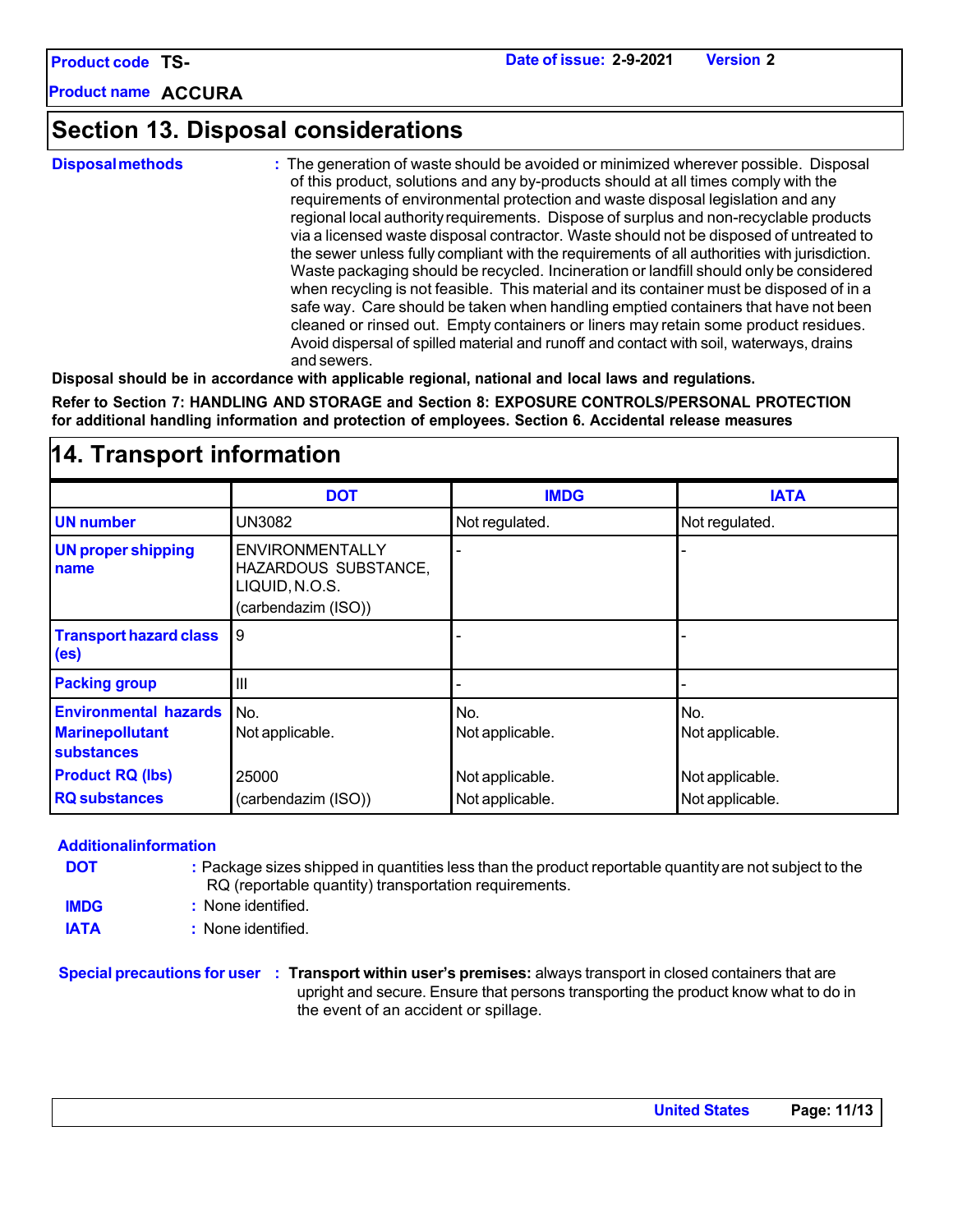**Product code TS-00116 Date of issue: 2-9-2021 Version 2**

**Product name ACCURA Black**

### **Section 15. Regulatory information**

|                                            | United States inventory (TSCA 8b) : All components are listed or exempted.               |
|--------------------------------------------|------------------------------------------------------------------------------------------|
| <b>Australia inventory(AICS)</b>           | : Not determined.                                                                        |
| Canada inventory (DSL)                     | : At least one component is not listed.                                                  |
| <b>China inventory (IECSC)</b>             | : Not determined.                                                                        |
| Europe inventory (REACH)                   | : Please contact your supplier for information on the inventory status of this material. |
| Japan inventory (ENCS)                     | : Not determined.                                                                        |
| Korea inventory (KECI)                     | : Not determined.                                                                        |
| New Zealand (NZIoC)                        | : Not determined.                                                                        |
| <b>Philippines</b><br>(PICCS)<br>inventory | : Not determined.                                                                        |
| <b>United States</b>                       |                                                                                          |

**U.S. Federal regulations :** 

#### **SARA302/304**

**SARA 304 RQ :** 711338.7 lbs / 322947.8 kg [50855.5 gal / 194509.2 L]

#### **Composition/informationoningredients**

|               |            | <b>SARA 302 TPQ</b> |           | <b>SARA 304 RQ</b> |           |
|---------------|------------|---------------------|-----------|--------------------|-----------|
| <b>Name</b>   | <b>EHS</b> | l (lbs)             | (gallons) | llbs)              | (gallons) |
| Vinyl Acetate | Yes.       | 11000               | 129       | 5000               | 644.8     |

#### **SARA311/312**

**Classification :** Delayed (chronic) health hazard

#### **Composition/informationoningredients**

| <b>Name</b>                                                                                                                 | <b>Fire</b><br>hazard      | <b>Sudden</b><br><b>release of</b><br>pressure | <b>Reactive</b>           | <b>Immediate</b><br>(acute)<br>health<br>hazard | <b>Delayed</b><br>(chronic)<br>health<br>hazard |
|-----------------------------------------------------------------------------------------------------------------------------|----------------------------|------------------------------------------------|---------------------------|-------------------------------------------------|-------------------------------------------------|
| Acetaldehyde<br><b>Vinyl Acetate</b><br>Crystalline Silica, respirable powder<br>$(< 10$ microns)<br><b>Ethylene Glycol</b> | Yes.<br>Yes.<br>No.<br>No. | No.<br>No.<br>No.<br>No.                       | No.<br>Yes.<br>No.<br>No. | Yes.<br>Yes.<br>No.<br>Yes.                     | Yes.<br>Yes.<br>Yes.<br>Yes.                    |

#### **SARA 313**

Pennsylvania (worker and community right to know act): The following components are cited in the Pennsylvania Hazardous **Substances List, and are present at levels that require reporting.**

Ethylene Glycol 107-21-1 <2%

| 107 L1 1 | 32. V               |  |  |
|----------|---------------------|--|--|
|          | <b>Chemicalname</b> |  |  |
|          | . Apotaldahuda      |  |  |

**Suppliernotification :** Acetaldehyde

Vinyl Acetate

| <b>CAS number</b> | <b>Concentration</b> |
|-------------------|----------------------|
| 75-07-0           | $0.1 - 1$            |
| 108-05-4          | $0.1 - 1$            |
|                   |                      |

| <b>United States</b> | Page: 12/13 |
|----------------------|-------------|
|----------------------|-------------|